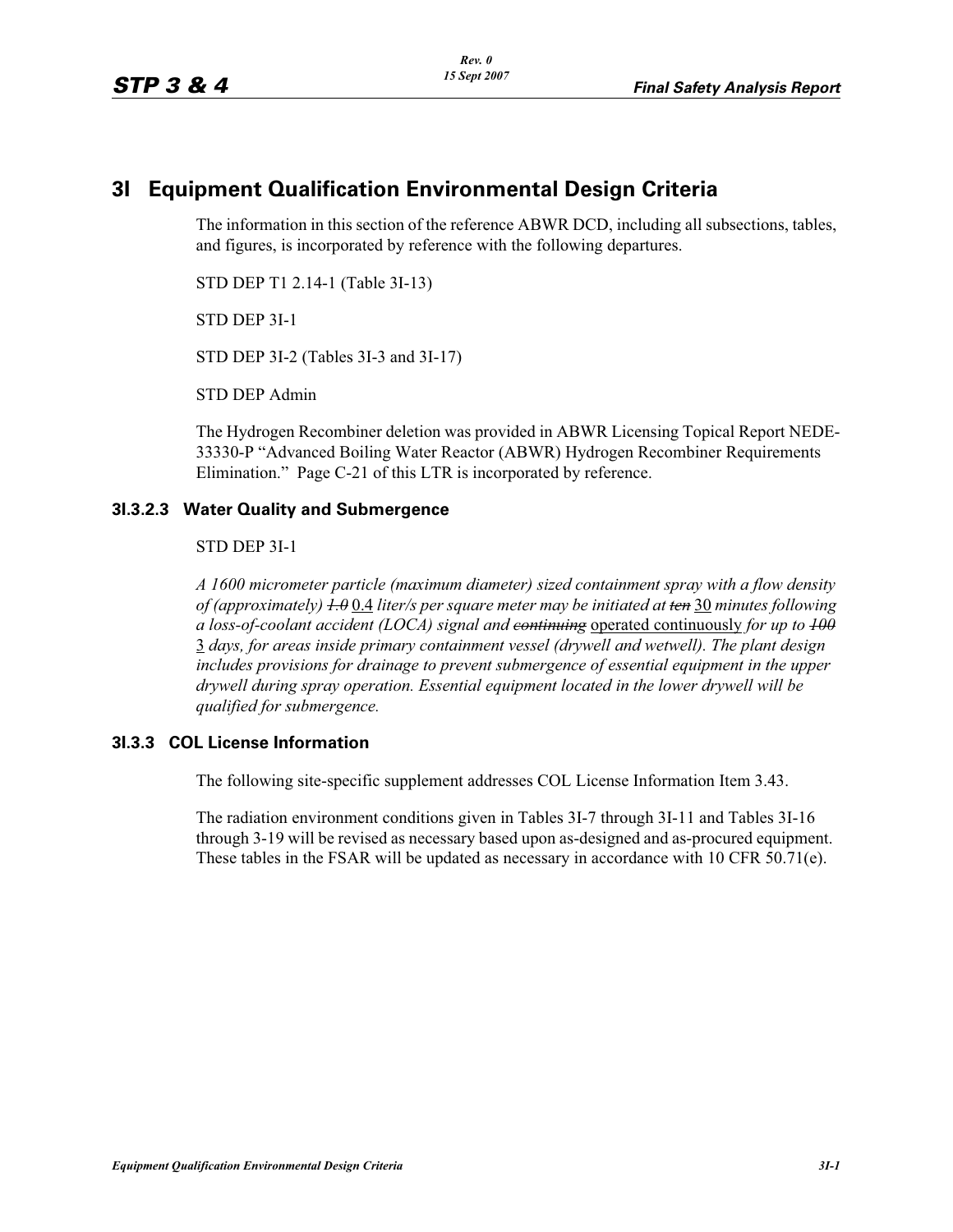| <b>Plant Zone/Typical Equipment</b>                            | Pressure <sup>1</sup><br>kPaG | <b>Temperature</b><br>°C       | <b>Relative</b><br><b>Humidity</b> |
|----------------------------------------------------------------|-------------------------------|--------------------------------|------------------------------------|
| General floor area (not otherwise noted) /Similar<br>Equipment | $\mathbf 0$                   | Max 40<br><b>Min 10</b>        | Max 90<br><b>Min 10</b>            |
| RHR pump rooms [Figs. 1.2-4/5.4-10]                            | $\mathbf 0$                   | Max $40^2$<br><b>Min 10</b>    | Max 90<br><b>Min 10</b>            |
| RCIC pump room [Figs. 1.2-4/5.4-8]                             | $\mathbf 0$                   | <b>Max 40</b><br><b>Min 10</b> | <b>Max 90</b><br><b>Min 10</b>     |
| HPCF pump rooms [Figs. 1.2-4/6.3-7]                            | $\mathbf{0}$                  | <b>Max 40</b><br><b>Min 10</b> | <b>Max 90</b><br><b>Min 10</b>     |
| FPC pump room [Figs. 1.2-9/9.1-1]                              | $\mathbf 0$                   | <b>Max 40</b><br><b>Min 10</b> | <b>Max 90</b><br><b>Min 10</b>     |
| SGTS rooms [Figs. 1.2-10/6.5-1]                                | $\mathbf 0$                   | <b>Max 40</b><br><b>Min 10</b> | <b>Max 90</b><br><b>Min 10</b>     |
| MS tunnel room [Figs. 1.2-8/5.1-3]                             | $\mathbf 0$                   | Max 60<br><b>Min 10</b>        | Max 90<br><b>Min 10</b>            |
| Divisional valve rooms [Figs. 1.2-8/ ECCS]                     | $\Omega$                      | Max 60<br><b>Min 10</b>        | Max 90<br><b>Min 10</b>            |
| Instrument rack rooms [Figs. 1.2-6/ ECCS]                      | $\mathbf 0$                   | Max 40<br><b>Min 10</b>        | Max 90<br><b>Min 10</b>            |
| CUW heat exchanger rooms (Figs. 1.2-4 and 5.4-12)              | $\mathbf{0}$                  | Max 50<br><b>Min 10</b>        | Max 90<br><b>Min 10</b>            |

## **Table 3I-3 Thermodynamic Environment Conditions Inside Reactor Building (Secondary Containment) Plant Normal Operating Conditions**

1. The indicated (positive or negative) pressure will be maintained. Pressure difference will not be controlled.

2. During pump operation (test running, etc.) this temperature will be a Max. 66°C. The frequency of this maximum temperature occurrence is assumed 2 hours/month (test) or 90 days/year in RHR room (abnormal) and 2 hours/month in the other rooms.